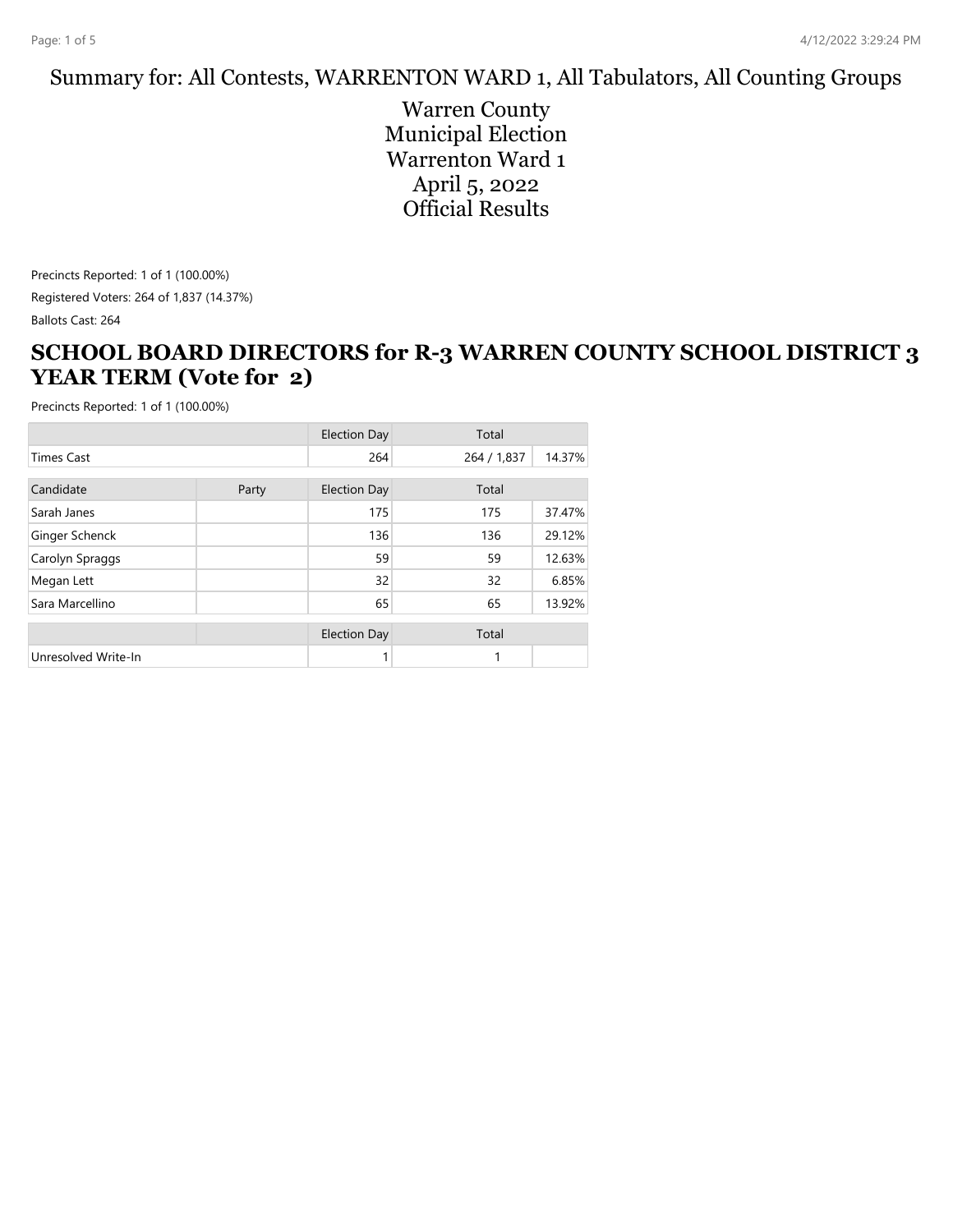#### **SCHOOL BOARD DIRECTORS for R-3 WARREN COUNTY SCHOOL DISTRICT 1 YEAR TERM (Vote for 1)**

|                     |       | <b>Election Day</b> | Total       |        |
|---------------------|-------|---------------------|-------------|--------|
| <b>Times Cast</b>   |       | 264                 | 264 / 1,837 | 14.37% |
| Candidate           | Party | <b>Election Day</b> | Total       |        |
| Rachel Besselman    |       | 49                  | 49          | 20.33% |
| Rich Barton         |       | 192                 | 192         | 79.67% |
|                     |       | <b>Election Day</b> | Total       |        |
| Unresolved Write-In |       | 0                   | 0           |        |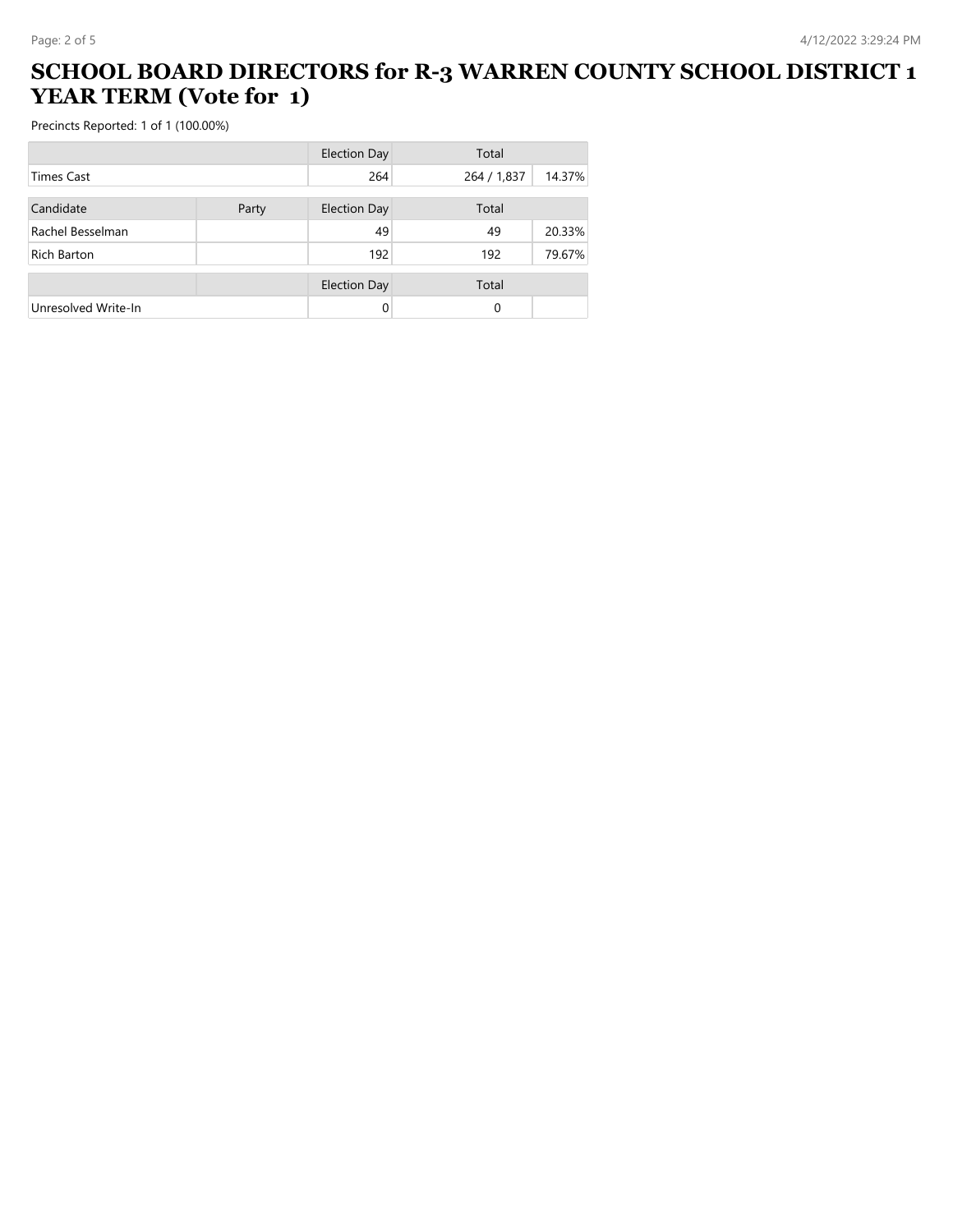# **ALDERMAN for CITY OF WARRENTON WARD ONE (Vote for 1)**

|                     |       | <b>Election Day</b> | Total       |         |
|---------------------|-------|---------------------|-------------|---------|
| <b>Times Cast</b>   |       | 264                 | 264 / 1,837 | 14.37%  |
|                     |       |                     |             |         |
| Candidate           | Party | <b>Election Day</b> | Total       |         |
| Jack Crump          |       | 215                 | 215         | 100.00% |
|                     |       | <b>Election Day</b> | Total       |         |
|                     |       |                     |             |         |
| Unresolved Write-In |       |                     | 2           |         |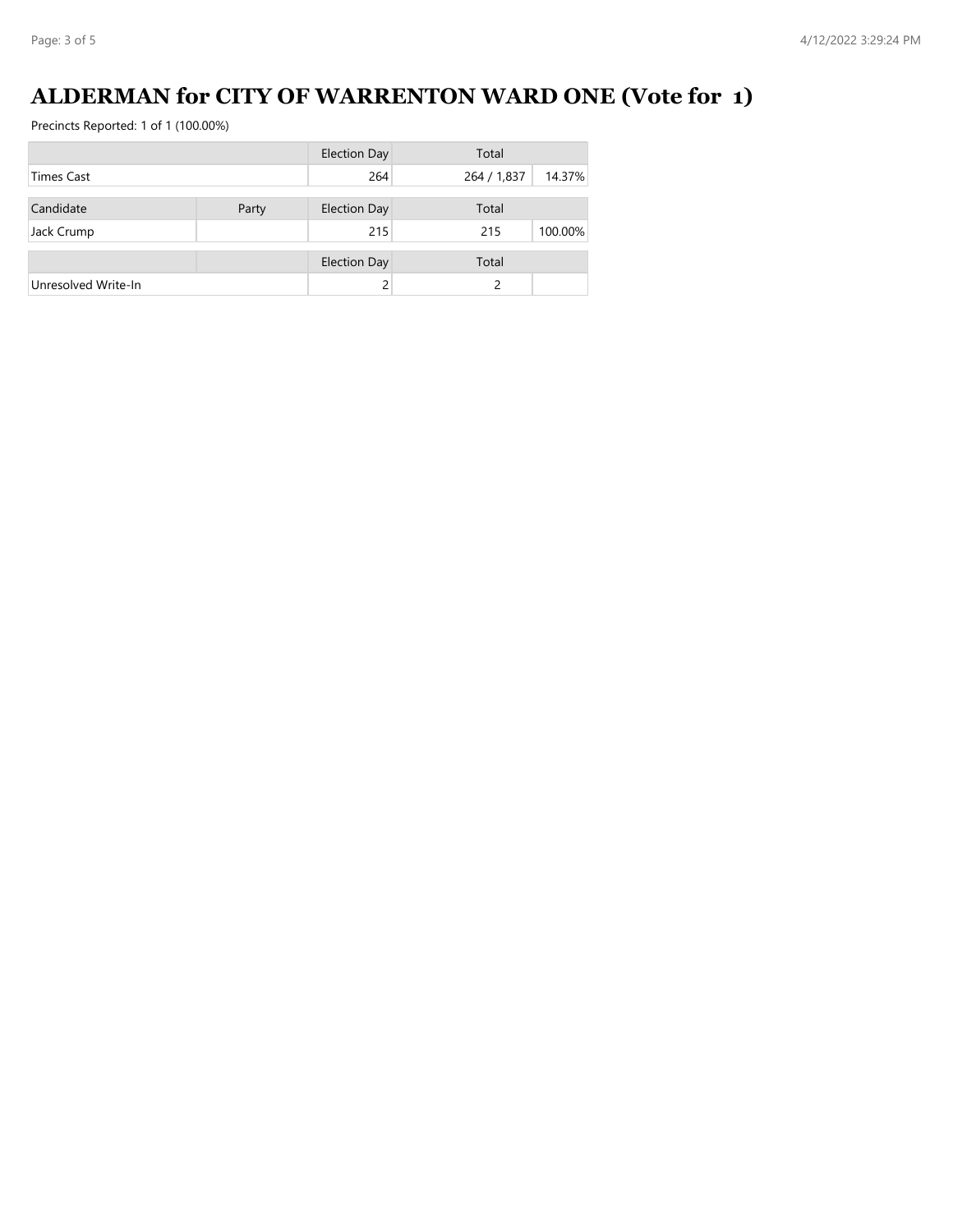# **911 BOARD MEMBER AT LARGE for WARREN COUNTY (Vote for 1)**

|                     |       | <b>Election Day</b> | Total       |         |
|---------------------|-------|---------------------|-------------|---------|
| <b>Times Cast</b>   |       | 264                 | 264 / 1,837 | 14.37%  |
|                     |       |                     |             |         |
| Candidate           | Party | <b>Election Day</b> | Total       |         |
| Matt Eskew          |       | 221                 | 221         | 100.00% |
|                     |       | <b>Election Day</b> | Total       |         |
| Unresolved Write-In |       |                     |             |         |